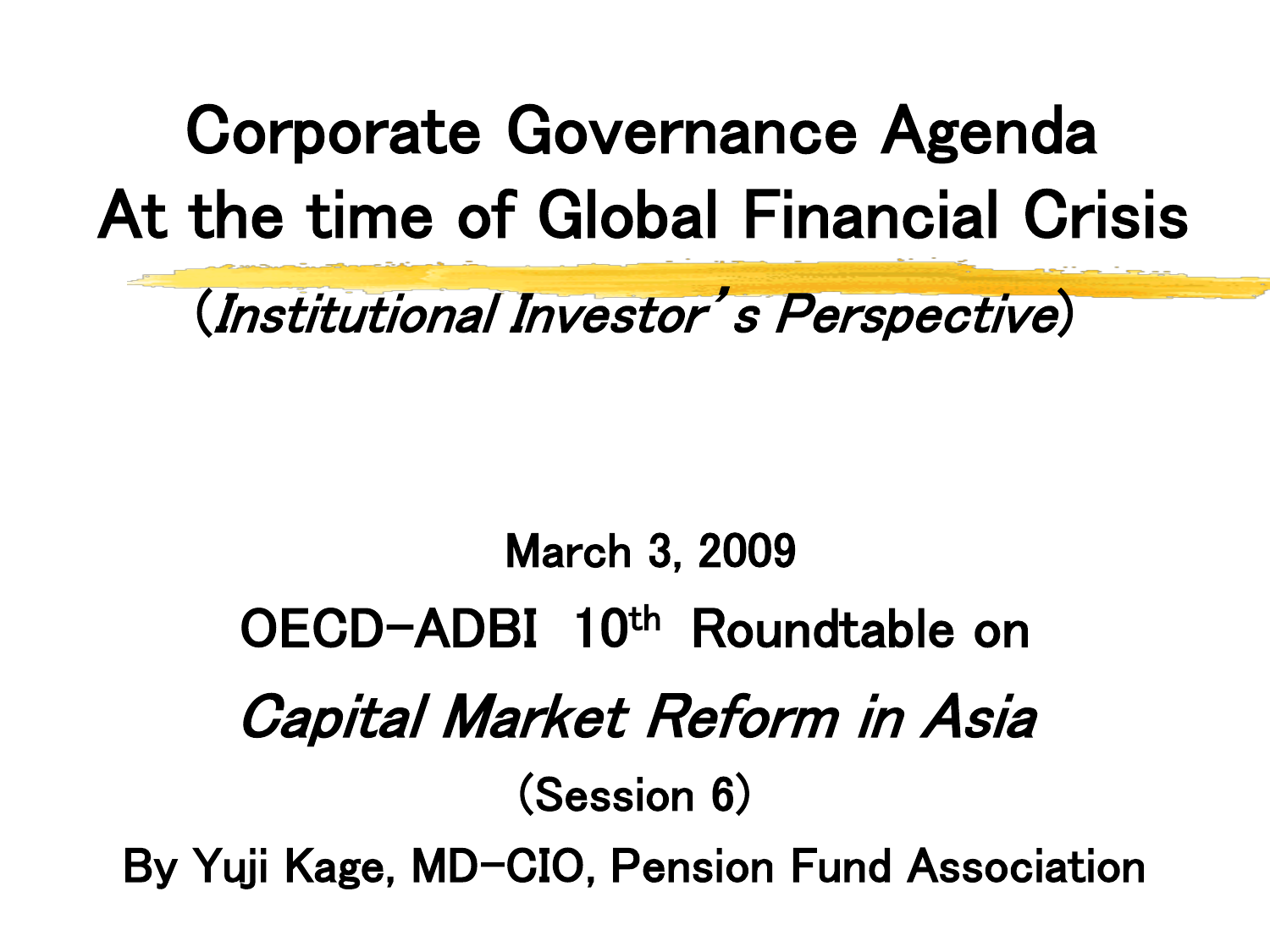# Introduction Experience of Japan

- *X* Revitalization of Banking System is Essential for Recovery of Economy, but---
	- **Next** For Banks :
		- May take longer to recover adequate capital base
			- $\boxed{\times}$  after recognition of all losses on their F/S, and injection of sufficient capital to make up such losses
	- **Solution** For Borrowers, e.g., Individual Sector: May take longer to resume active borrowing  $\mathbf{\Sigma}$  after sufficient reduction of debt in line with the decline of asset value
	- Depends on the Recovery of Housing Market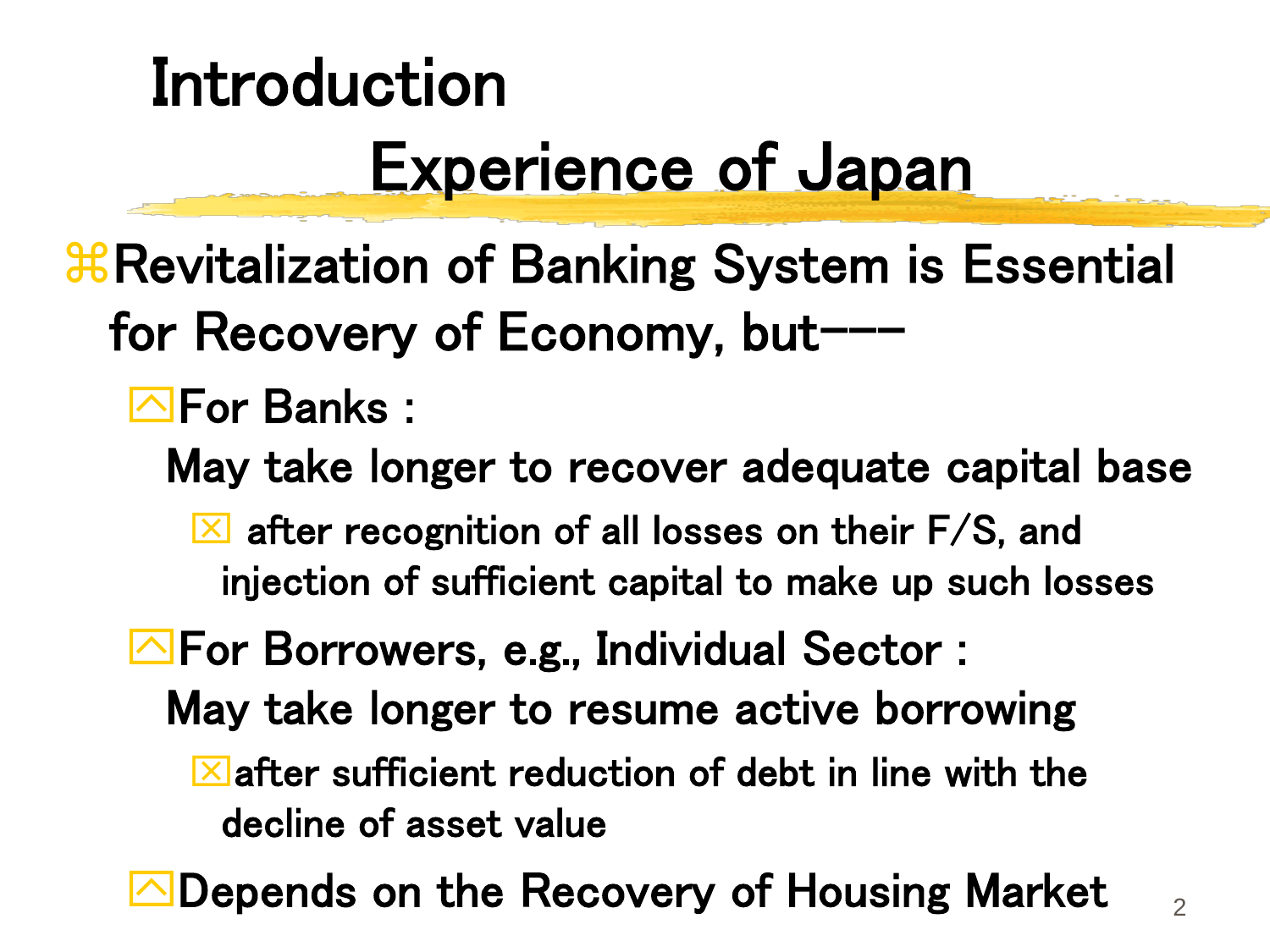## Experience of Japan  $-2$

### *H***How to avoid "Collective Action Dilemma"?** When everybody heads for Downsizing Reeds of Continuous Government Spending and Patience of Tax payers

#### **At the time of Depression**

Reeds strong Optimism and Encouragement  $\Box$  Needs Deregulation rather than Regulation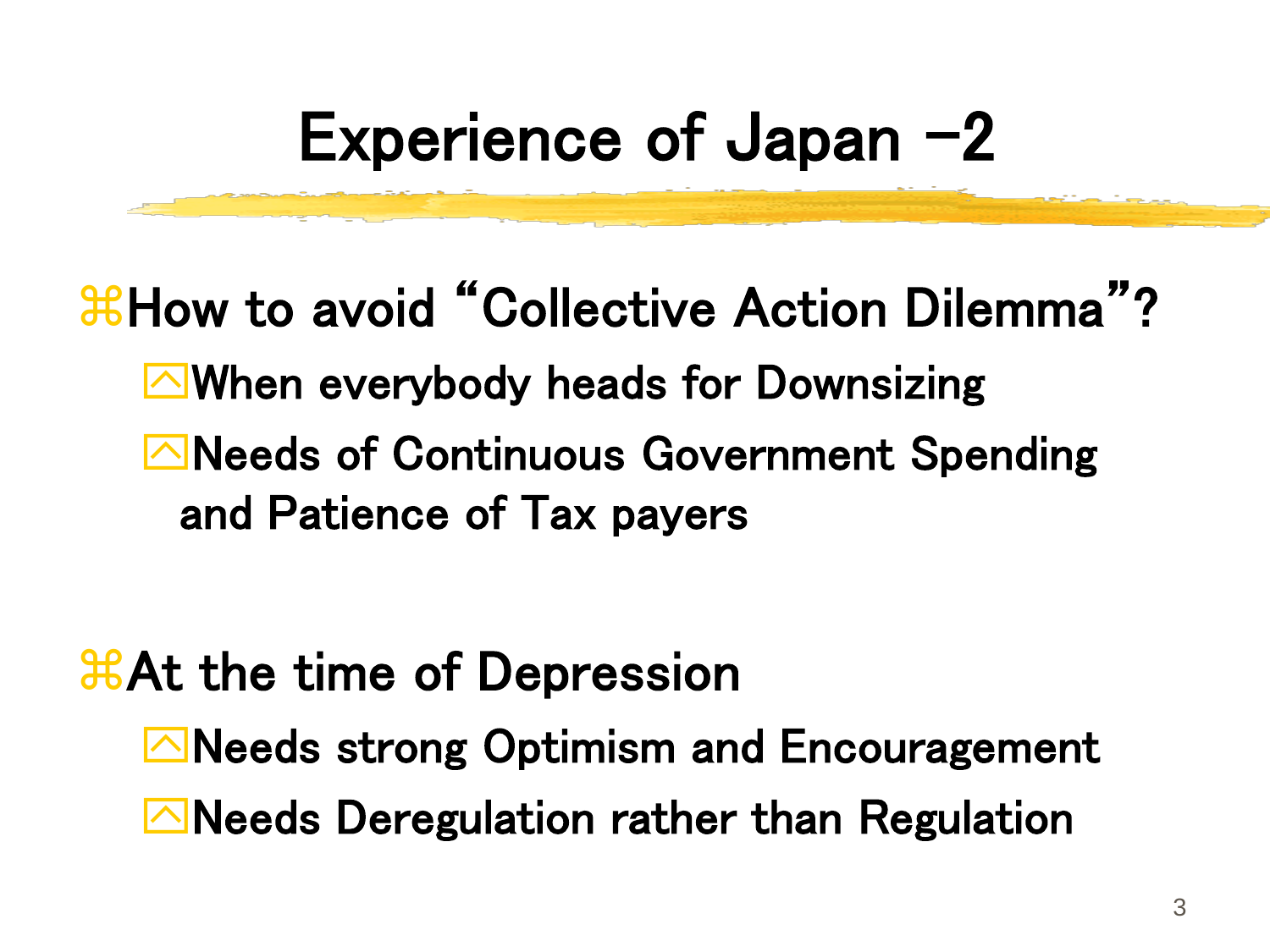How Poor Corporate Governance Contributed to Financial Crisis ?

**If Insufficient Corporate Governance function** would be one of the important Cause of Financial Crisis

**Board of many Financial Institutions** 

**External Failed to Understand and Manage Risk** 

Overlooked Inappropriate Incentive System

**& Shareholders failed to hold boards to account** 

**△Sometimes focus short-term return**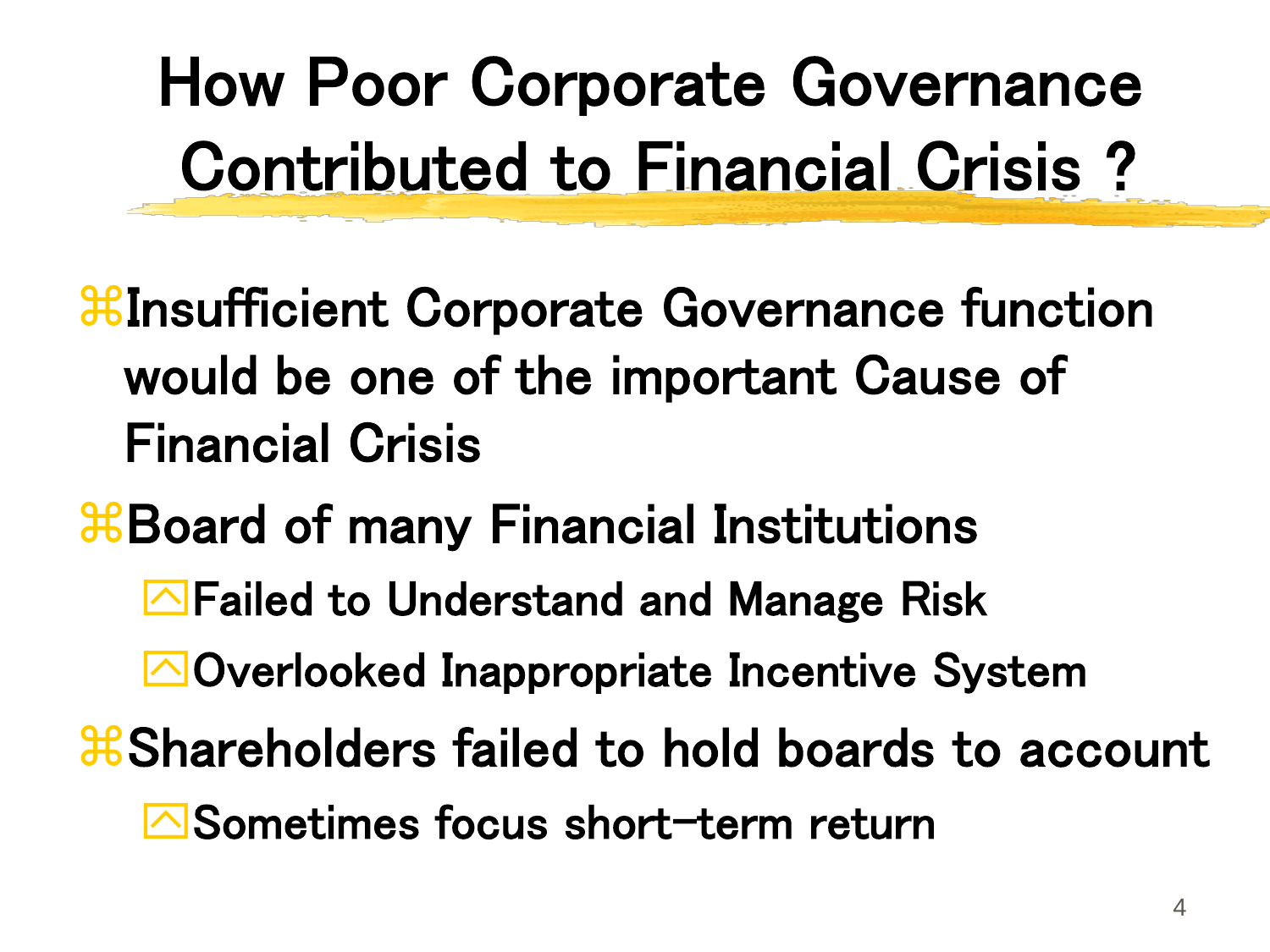## ICGN Agenda

**& Strengthening Shareholders Right** *Strengthening Board Combinator* Hair and Transparent Market **HAccounting Standard R**Remuneration *Credit Rating Agencies*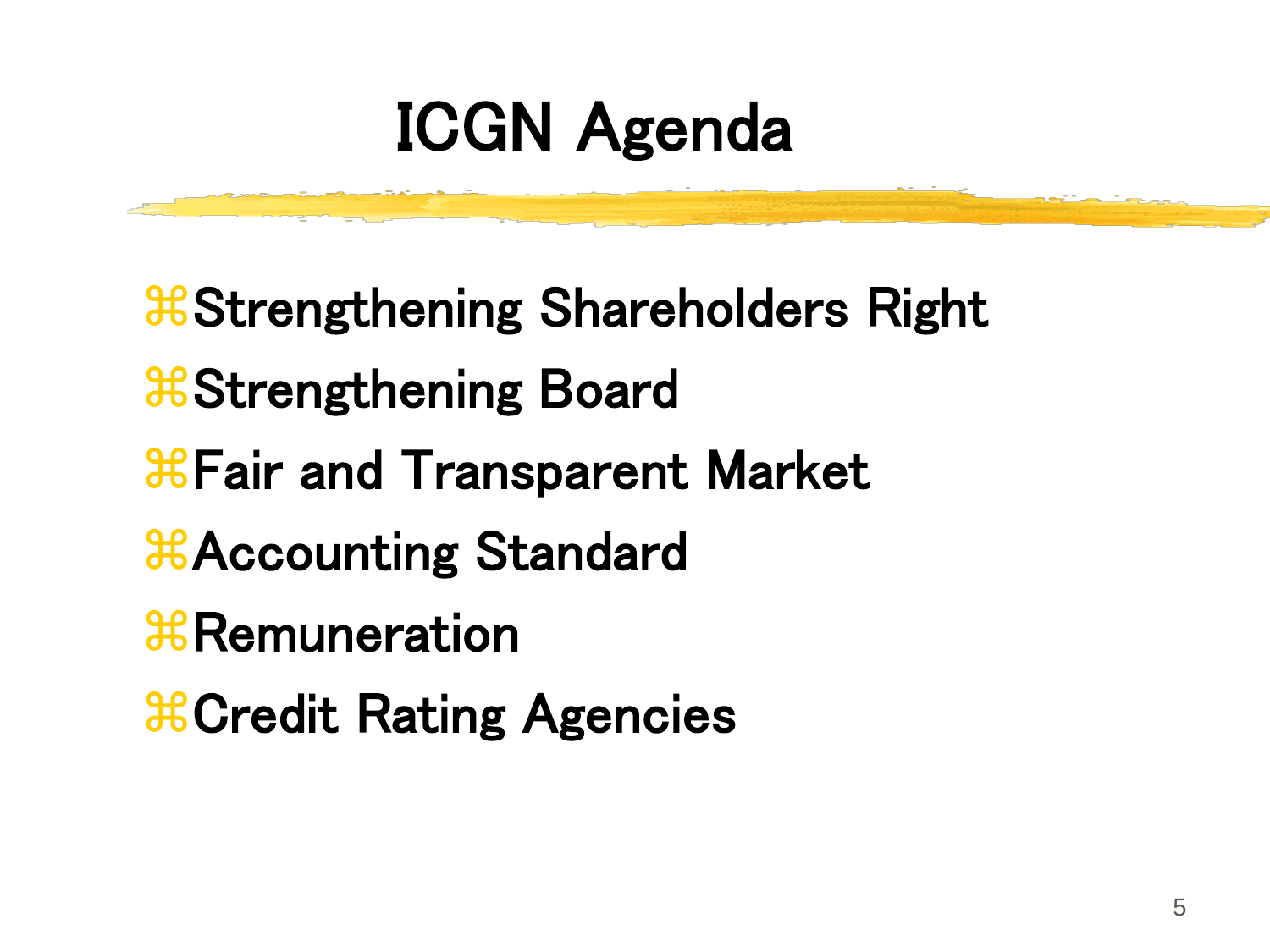## Japan Perspective

**H** Reconsider the contents of "Long -term Value Creation"

**Appropriate Balance of "Long-term" and "Short**term" objective

- **E**Risk Management
- **Appropriate Care about other Stakeholders**
- **△CSR, Sustainability Issues**